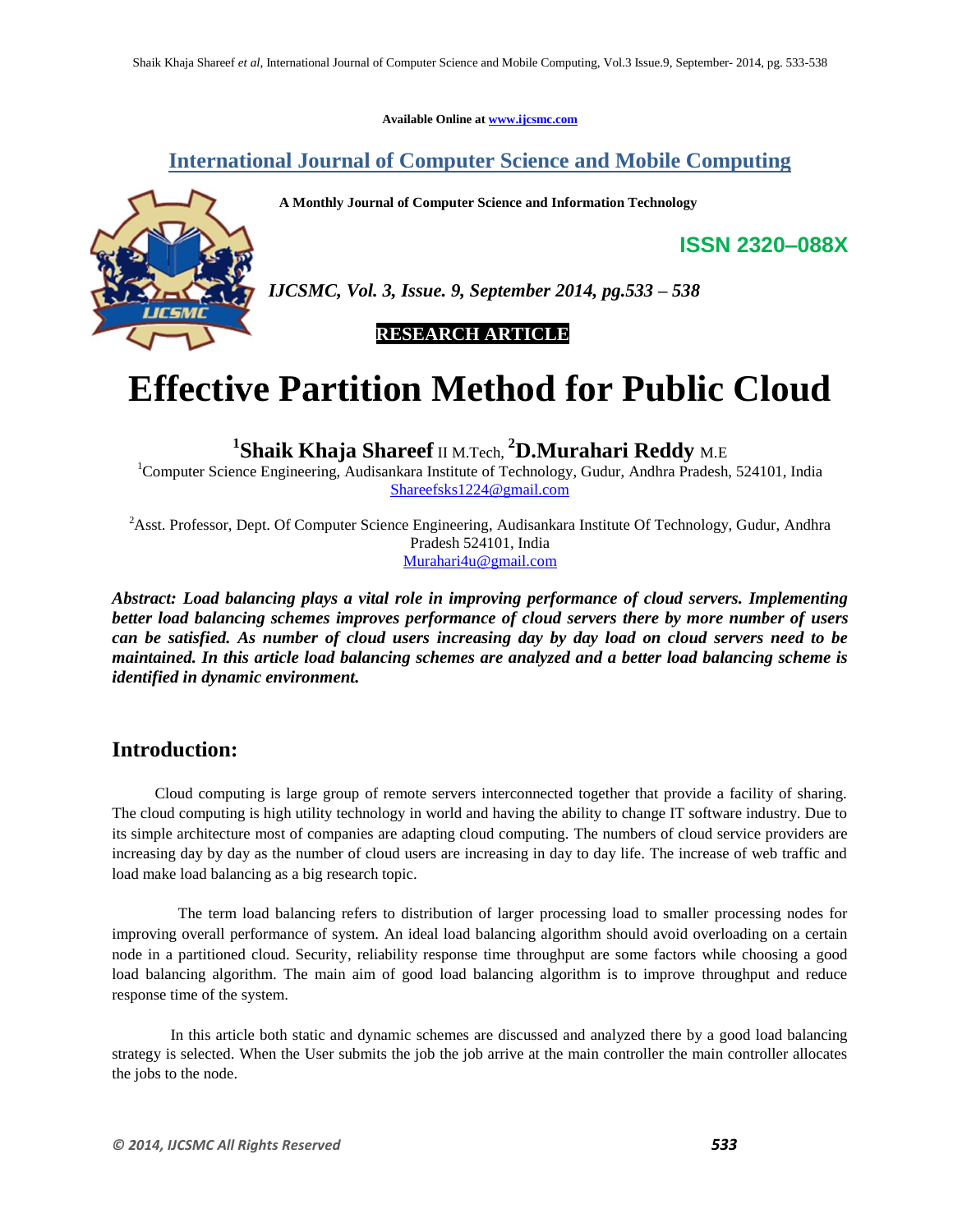## *Load balancing schemes:*

To distribute load of multiple networks to achieve maximum throughput minimize the response time and to avoid the overloading at a certain node we implement some algorithms.

#### *Round Robin algorithm*:

Round robin implements an equal priority to all jobs mechanism. Based on time slice each and every process is allotted with a certain time in a round robin manner. It is very simple to implement.

#### *Equally spread current execution:*

ESCG works based on job priorities. It distributes the load randomly by checking the load and then shifts the load to virtual machine which is lightly loaded so that to maximize throughput. It uses spread spectrum technique in which load is spread over virtual machines.

## *Throttled load balancing algorithm:*

In throttled algorithm job manager maintains list of virtual machines and jobs assigned to them. Throttled algorithm finds appropriate virtual machine for assigning a particular job. If all virtual machines are in a heavy state it maintains jobs in job queue till virtual machine is free to process a job.

## **Related Work:**

Load balancing can be implemented in both static and dynamic schemes.

**Cloud analyst** is a tool provided by cloud bus organization to analyze the performance of the cloud. In cloud analyst there are certain terminologies as follows.

*User base*: The user base represents the single user but here user base represents a group of users.

*Data center*: Datacenter manages the data management activities virtual machines creation destruction and other routing schemes.



**Figure 1: cloud analyst tool**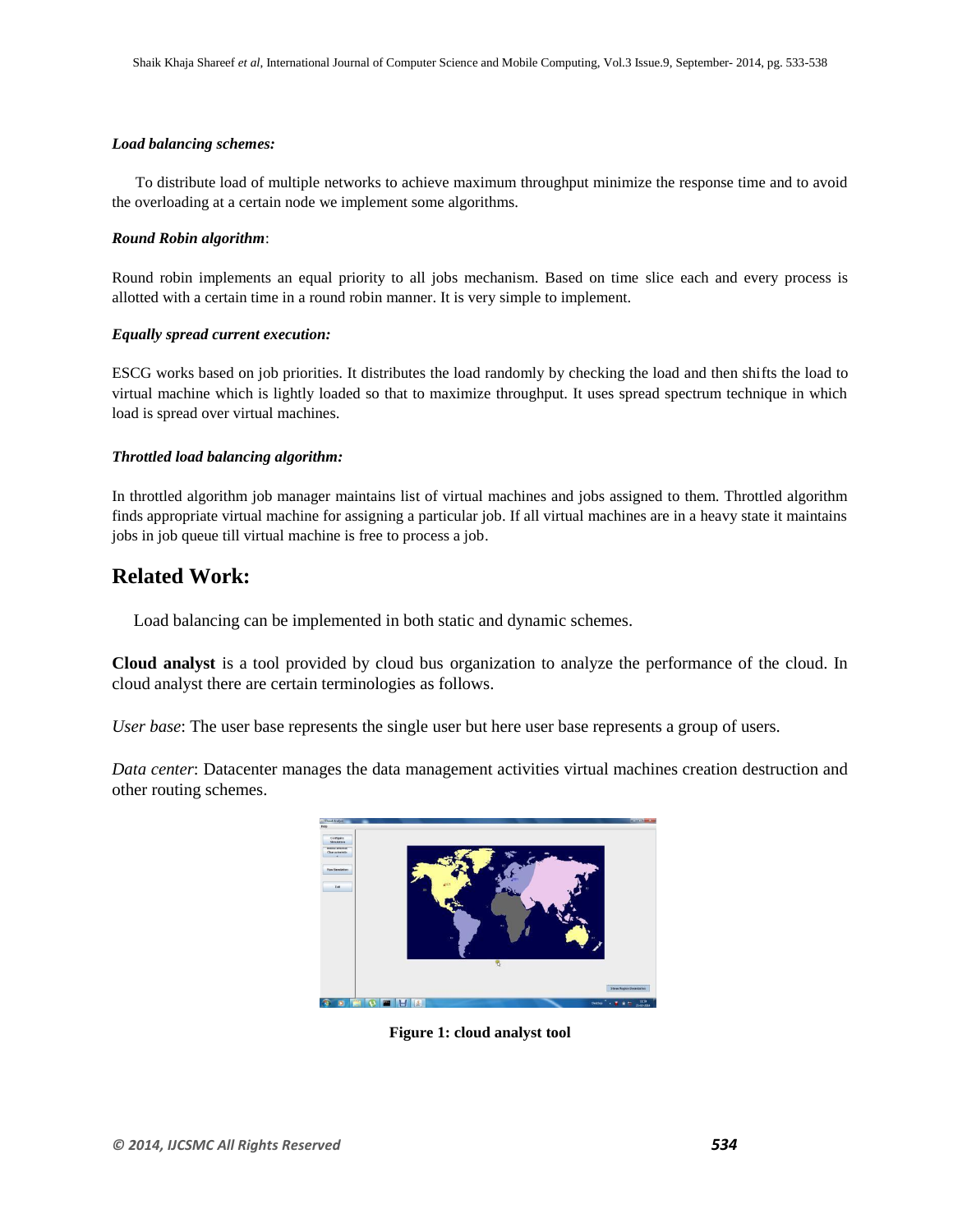## **Proposed Work:**

By using the cloud analyst tool both static and dynamic schemes are analyzed and there by a better load balancing model and scheme is determined.

The static scheme does not analyze the systems state. It implements a single scenario for every situation. It is simple to implement. For example if static system uses round robin algorithm, for idle normal and busy states the system uses the same algorithm. It does not provide better results.

The analysis performed on static load balancing schemes round robin, equally spread current execution, throttled individually and the Overall response time, data center processing time, total revenue in dollars are listed in the following analysis.

If we observe the above analysis although better algorithms are used there is no change in response time of the three algorithms. Not only the response time but also the other factors are remained unchanged. So the uses of static algorithms are not preferable.

|                                          | Round<br>Robin | <b>ESCG</b> | Throttled |
|------------------------------------------|----------------|-------------|-----------|
| Overall<br>response<br>time              | 300.12         | 300.12      | 300.12    |
| Data center<br>processing<br>time(m/sec) | 0.35           | 0.35        | 0.35      |
| VM<br>$cost(\$))$                        | 0.50           | 0.50        | 0.50      |
| Total cost                               | 16             | 16          | 16        |

#### **Table: analysis of static load**

*Static schemes:*



Fig2: Response time in static load balancing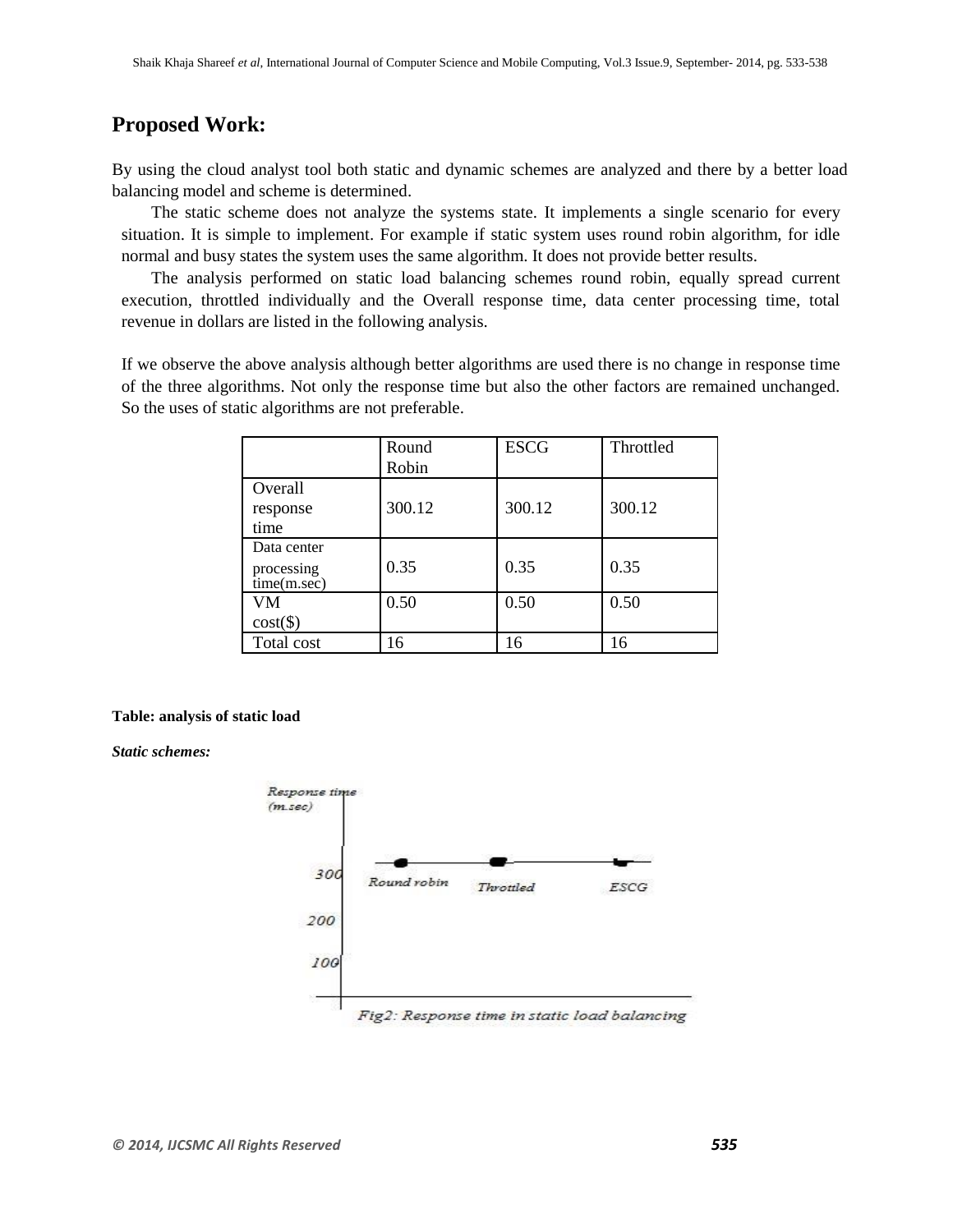## *Implementing dynamic schemes:*

Dynamic schemes analyze the systems current status. Although dynamic schemes are difficult to implement, dynamic schemes identifies the current position of the server whether it is in idle represented with certain threshold or it is in normal or else it is in overloaded state.

If the system status is in idle or normal main controller [2] will allocate job to virtual machine to process job or if it is busy it will wait till virtual machine is idle. Dynamic load balancing model may implements more than on load balancing schemes.

As shown in figure below the load balancing is implemented with more than on scheme, it implemented round robin throttled equally spread current execution. By implementing more than one algorithm the load on server gets reduced there by a great user satisfaction achieved.

#### *Algorithm*

Start

User submit a job to main controller Identify the status of partition.

If state=idle!!normal Processjob

Else

Search for another partition.



**Fig2: model with Dynamic schemes**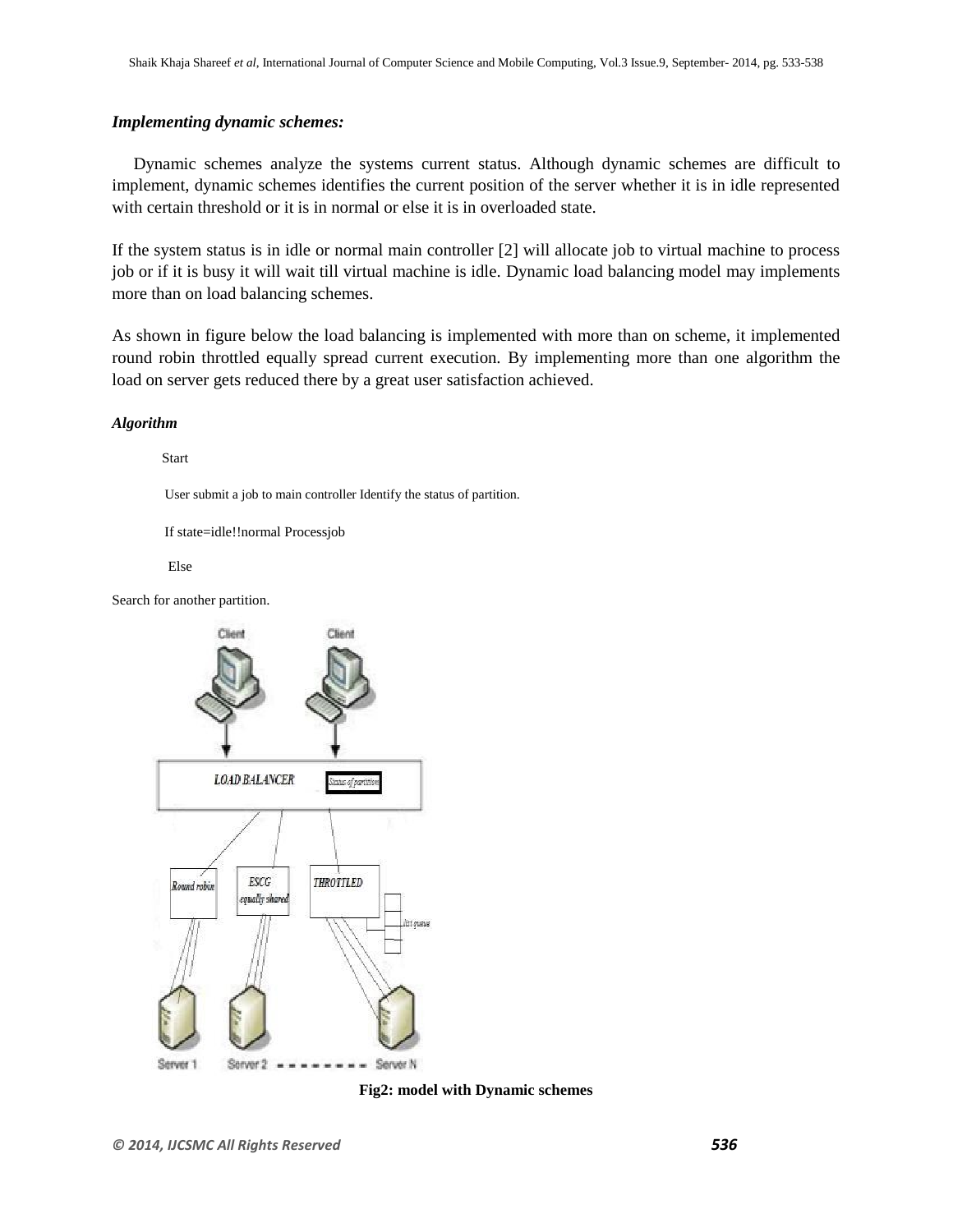The analysis of load balancing model in dynamic environment using RR, ESCG, and Throttled are as shown in below tables.

|                                              | Round<br>Robin | <b>ESCG</b> | Throttled |
|----------------------------------------------|----------------|-------------|-----------|
| Overall<br>response<br>time                  | 223.34         | 209.75      | 209.74    |
| Data center<br>processing<br>time<br>(m/sec) | 13.84          | 10.11       | 10.10     |
| $VM cost(\$)$                                | 5.3            | 4.45        | 4.03      |
| Total                                        | 18.3           | 18.3        | 18.3      |